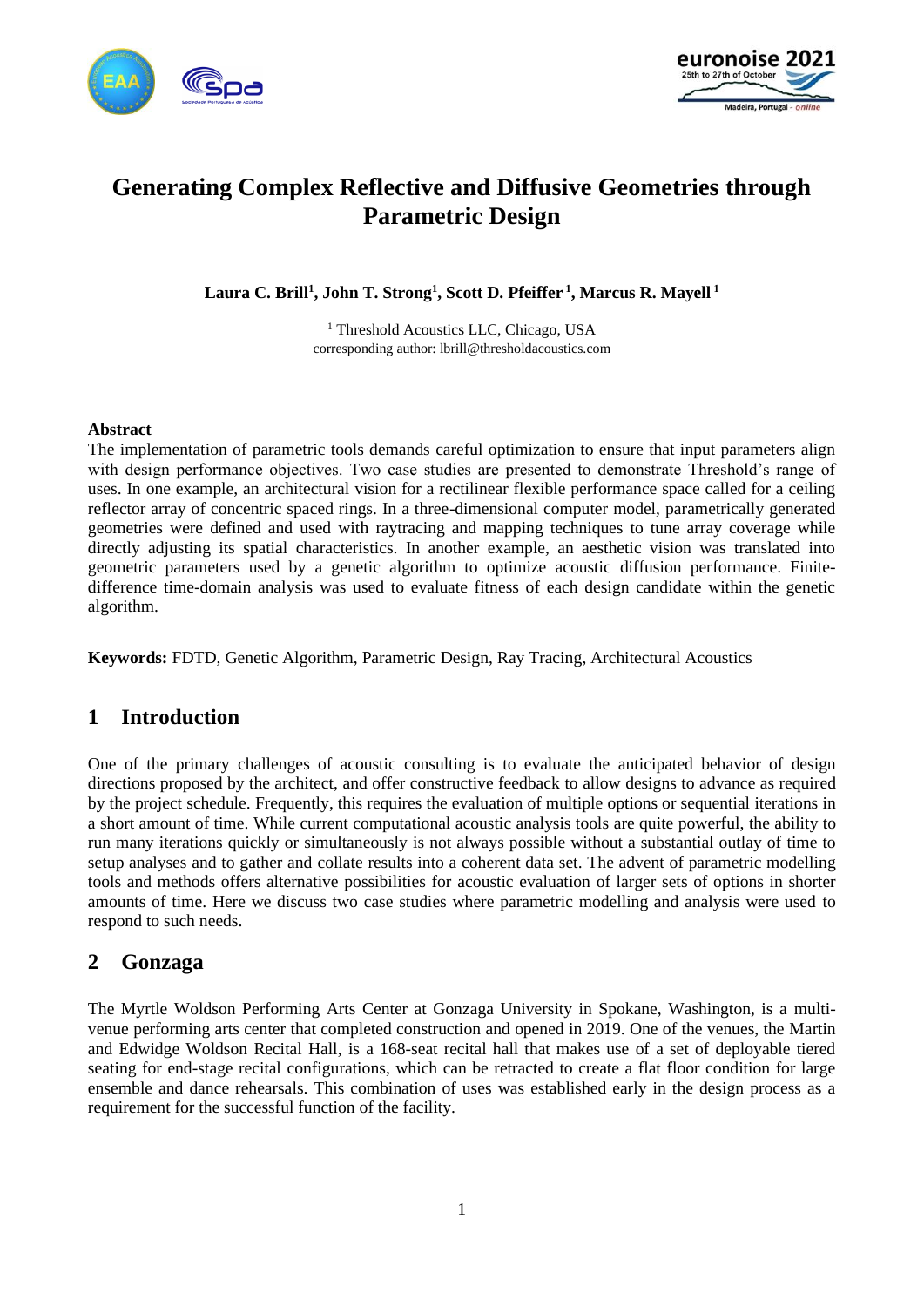

A recital or other end-stage function in this room requires strong, consistent, and equitable distribution of overhead reflections of performers to all members of the audience seated in the tiered seating as well as across the performance area. Likewise, when used in a flat floor condition for rehearsals, equal distribution of overhead reflections is important so that cross-ensemble hearing conditions are good. A typical approach for accomplishing these goals is to locate an array of acoustic reflectors in the ceiling space a distance below the structural lid. Typically the reflectors take rectilinear shapes, and the array is sized and spaced equally and symmetrically to ensure the reflection behavior is not "biased" in one orientation as compared to any other.

At Gonzaga, the architect sought a visual character for the reflector array that was not gridlike and symmetrical, in part because the floor plan of the room was not symmetrical. Their vision was to use an circular array consisting of a central circular reflector with a series of concentrically located larger rings, with sufficient gaps between each successive ring to allow lighting, HVAC supply, AV device rigging, and other building systems to be located. A rendering showing the design concept is seen in [Figure 1](#page-1-0) [below.](#page-1-0)



Figure 1 – Rending of Gonzaga Recital Hall ceiling

<span id="page-1-0"></span>Because of the sizes of gaps required in the array, the sectional profile of each reflector would need to be radiused to spread sound reflections across a wider area and avoid the "striping" phenomenon seen with flat reflectors. The result would be a central circular reflector with a spherical "bulge" and rings with a bulge in the radial direction resulting in a truncated toroidal shape.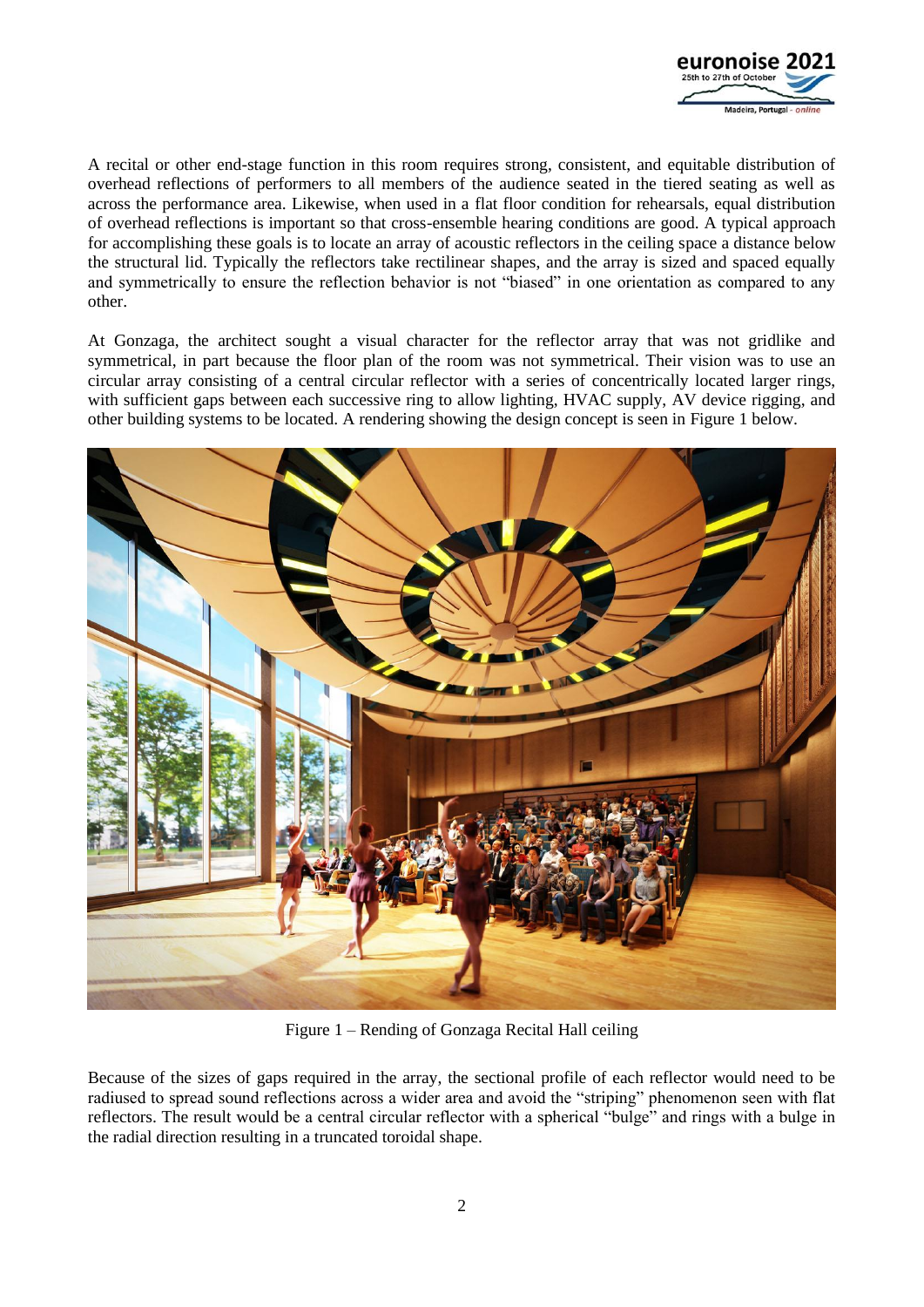

Raytracing is a frequently used technique to determine the shaping of a curved reflector. However, in this case, a simple two-dimensional raytrace would not be sufficient because of the complex three-dimensional relationship between any source or receiver position and different portions of the reflector surfaces. Additionally, the potential for unforeseen and unwanted overlap or focusing conditions would be high if only analyzed in two dimensions. Therefore, a form of analysis that would allow three-dimensional raytracing as well as evaluation of the relative intensity of the reflected sound field through the room would be necessary.

Threshold maintains a set of tools in the Rhinoceros modeling program and its accompanying Grasshopper module (both available from McNeel and Associates) that enable raytracing in three dimensions. Grasshopper offers modules for mathematical calculation as well as generation and truncation of threedimensional geometries that may accept calculation results as parameters. This allows surfaces and other geometries to be defined directly by their geometric parameters (such as size, X,Y,Z coordinates within a room, radius of a curved surface, angle of inclination, etc.). Additionally, the Pachyderm toolset, supported by ORASE (Open Research in Acoustical Science and Education), offers a raytracing module that calculates the angle of reflection of rays sent from a given source point off of an object under study. By linking all of these modules together, it is possible to vary the geometric parameters of a reflector object and review the resulting impact of coverage characteristics in near-real time. This workflow was determined to be the most easily tunable and comprehensive way of analyzing the general behavior of a complex the reflector array.

The decided approach was to take user input of some array parameters – width of each reflector, width of each gap, and "bulge" radius of each reflector – and construct the array in three dimensions with those parameters. Simultaneously, rays were sent from a movable source location to all reflector surfaces, and the first-order reflections off of the array would be mapped to a listener plane corresponding to either the flatfloor condition or the tiered seating condition. The ray density reaching each reflector was set to be equal, so that any "clumping" or uneven distribution at any point in the listener plan would represent a "hot" spot receiving more reflected energy than other locations.



Figure 2 – First-order reflection distribution from a single ring element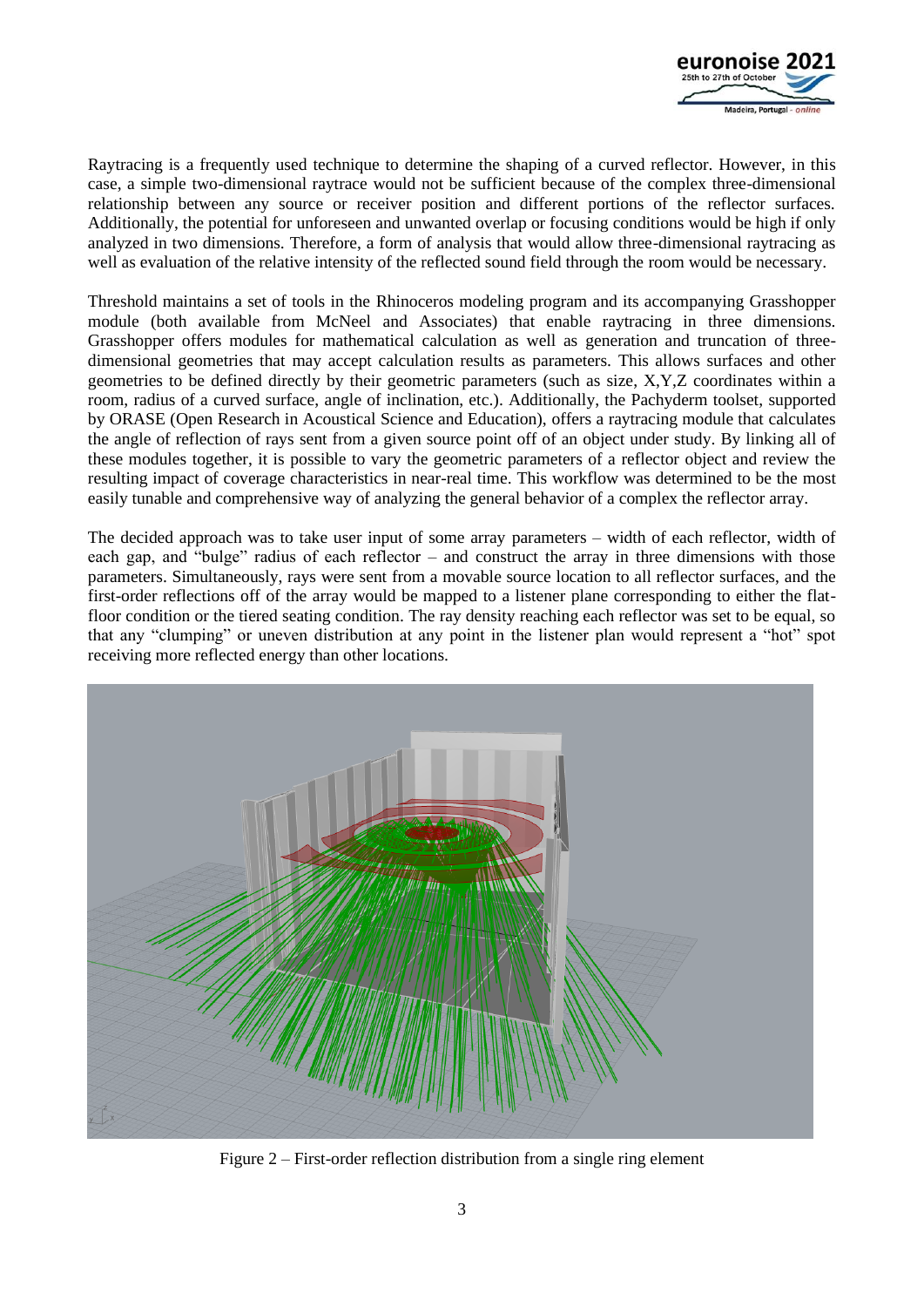

As a result, the parameters of each reflector and the source position could be changed dynamically, and the resulting reflection distribution would be updated at the listener plane. Parameters were tuned for as even distribution as possible for a given source location and listener plane, and then the distribution checked for evenness for another source position and/or listener plane. Array parameters were set as final when an equally even distribution resulted for a widely varying set of anticipated source locations based on the room's intended functions.



Figure 3 – First-order reflection hits on audience plane from entire array; ray source location in soloist position (left) compared to ray source location in far ensemble position (right)

# **3 Project T**

Establishing the acoustic goals and subsequent design of the perimeter walls of theaters and concert halls takes thought and consideration; doing so for a multipurpose space with multiple configurations requires perhaps even more careful analysis. In this theater, reconfigurable multi-tiered seating towers and floor seating will be used to create multiple stage types: proscenium, thrust, and in-the-round. In all of these configurations, the acoustic goal is the same: provide true and strong early energy to all audience members, while randomizing the later energy.

To accomplish this, two acoustic goals were set during design: surfaces that are closest to the audience (the walls of the seating towers) and other critical first order reflection surfaces should be solidly backed and reflect specular, coherent wavefronts, while perimeter wall surfaces should contribute diffuse energy to the late portion of the room's response while avoiding late specular returns to the stage. By nature of the configuration, the perimeter walls would have airspace behind them, which presented an opportunity to further increase their diffusive nature.

During the early portion of the design process, the architect had an aesthetic preference for a panelized solution made up of a set number of fluted planks. There were a few fixed parameters: number of planks, overall panel dimensions, the edge condition of the panel and planks (fixed offset from Unistrut, fixed radius at edge so the planks would always match when grouped), etc. There were many variable parameters: plank spacing, number of unique planks, ordering of unique planks, number of flutes, radius of flutes, position of flutes, etc. The solution space was large.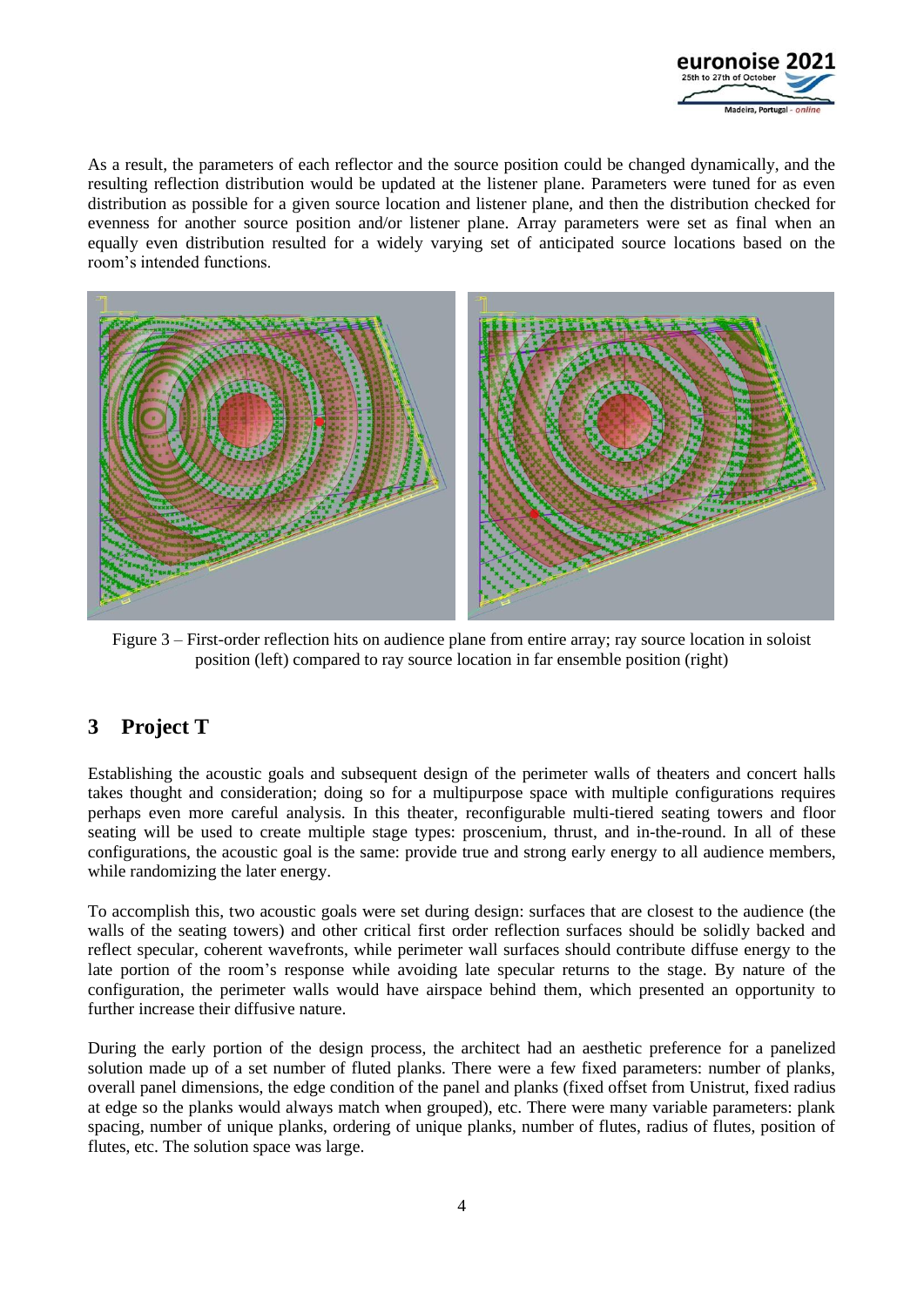

A traditional approach may have involved the creation and acoustic testing of scale mockups of a few of the architecturally desirable solutions, with the final design chosen from one of those tested candidates. However, in addition to the time and expense associated with the construction of scale mockups, this approach would have severely constrained the exploration of the solution space. By utilizing finite-difference time-domain (FDTD) analysis within a genetic algorithm, a larger than conventionally possible portion of the solution space was able to be explored.

#### **3.1 Implementation of FDTD**

FDTD is a numerical technique that can be used to simulate the wave-based behavior of sound propagation by calculating a discretized form of the wave equation. FDTD has its roots in simulating wave propagation and scattering in electricity and magnetism, and has been utilized by the acoustic community to simulate acoustic wave propagation, reflection, and scattering [1]. FDTD differs from most conventional acoustic analysis tools, which use ray tracing to simulate the particle-like behavior of waves. Ray tracing is an effective technique, especially at high frequencies, but does not accurately capture diffraction and scattering behaviors of sound waves.

The advantage of FDTD's ability to simulate sound propagation more accurately can come with a high computational cost. While many researchers are exploring more advanced techniques that make the possibility of simulating entire rooms in real-time a likely outcome, we implemented a simpler, 2D FDTD scheme that allowed comparison of relative differences between simulated specimens. This 2D FDTD scheme calculates the wave equation using a leap-frog scheme on standard-rectilinear (Cartesian) grids.

To mimic the evaluation procedure typically used in an anechoic chamber for physical mockups, the geometry under evaluation required a simulation domain with free field behavior. This was accomplished by bounding the simulation domain with Perfectly Matched Layers (PMLs) to absorb all incident energy at the perimeter [2]. The geometry under evaluation was simulated as perfectly reflective; thus the result of comparative analysis provided insight into the scattering behavior of the geometry alone, without the effects of the substrate's material properties. The simulation domain was treated as air at standard temperature and pressure.

An impulse response was simulated by exciting the simulation domain with a 2D omnidirectional Gaussian pulse at a predetermined source position and recording the resulting pressure response over time at specific, pre-determined nodes. The simulation set up is shown in [Figure 4.](#page-5-0) Discrete spatial and time steps were chosen to stably resolve the highest frequency of interest by satisfying the Courant criteria. Because of the computational cost of FDTD, the frequency range of interest was limited as much as reasonably possible to lessen the nodal density required to satisfy the Courant criteria but was typically up to 11,000 Hz. Additionally, GPUs were used to speed up calculation time. All analysis was conducted using MATLAB (MathWorks, Natick, MA).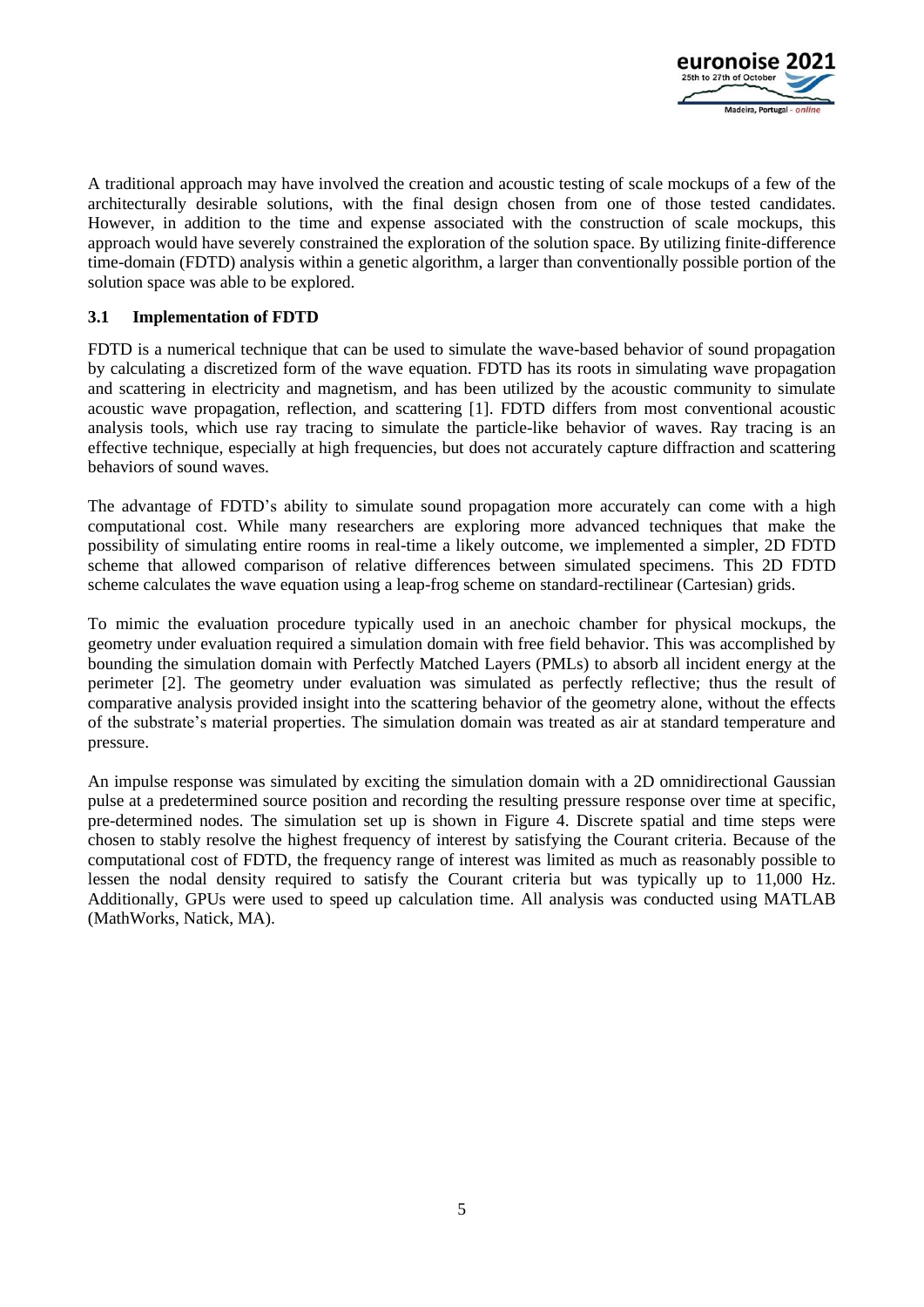



<span id="page-5-0"></span>Figure 4 – Sample of the FDTD simulation setup. The circle depicts the location of the source and the squares depict receiver locations.

#### **3.2 Genetic Algorithms**

Genetic Algorithms (GAs) are an algorithmic technique used to search for an optimum configuration in a set of parameters without the need to test all possible configurations by attempting to mimic the process of biological evolution [3]. For this project, GAs were developed to optimize the panel profiles for the desired acoustic diffusion characteristics while working within the aesthetic constraints set by the architect. The GA was implemented by generating a set of governing parameters to encompass all possible acceptable architectural configurations for an acoustically diffusive wall panel. Each parameter is said to represent a "gene;" a given combination of genes comprises a "chromosome" that represents the traits of each panel. Binary coding was utilized to represent the genes and chromosomes.

This GA started by generating a population of viable chromosome candidates. Each candidate was then tested using FDTD. Next, the fitness of each candidate was calculated; that was then used to determine the next generation of the population. The next generation retained the best performing candidates of the previous generation and then used fitness proportional selection to determine which candidate would produce offspring; offspring were produced using single-point crossover. Mutations were also introduced at a specified rate to introduce variety into the genetic pool. The steps were repeated until the best candidate persisted for a specified number of generations meaning that the solution had converged. This process is depicted in [Figure 5.](#page-6-0)

The fitness of each candidate was determined using a heuristic to evaluate diffusion. The fitness function was written to minimize the differences between the slopes of the frequency responses of a tested panel and a reference reflector (a flat panel) without penalizing for level differences as well as minimize the difference in dynamic range of the tested panel compared to the specular reflection of the reference panel response.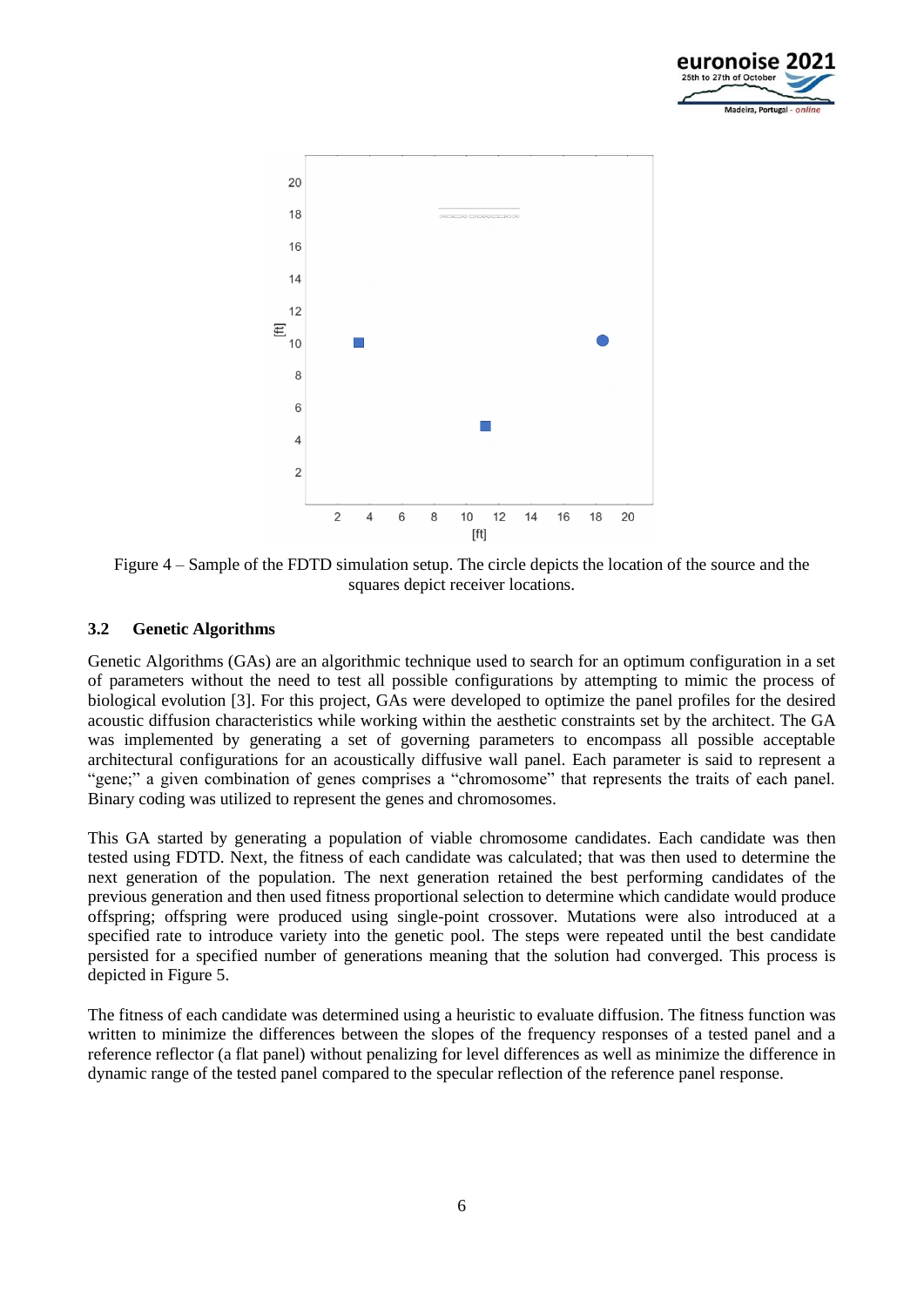



<span id="page-6-0"></span>Figure 5 – Flow chart showing Genetic Algorithm process and crossover and mutation technique.

#### **3.3 Discussion**

In order to write the GA, all of the geometric parameters needed to be defined and translated into mathematic expressions. Even before acoustic analysis took place, geometric parameters were refined to limit the size of the solution space and meet the aesthetic goals of the architect. The refinement process took time. Once the architectural team and the acoustic team were satisfied that the algorithm would only return candidates that were aesthetically acceptable, we ran the genetic algorithm to optimize the acoustic performance. The entire process took months, but the genetic algorithm coupled with acoustic simulation allowed us to evaluate exponentially more panel candidates than would have been possible or reasonable with physical mockups.

# **4 Conclusion**

The two given project examples demonstrate a use of computer-based methods to derive and evaluate acoustically driven architectural designs. In both cases, the demands of iterative architectural vision required quick action on the part of the acoustic designers to meet fast-paced project schedules. While every project requires some adapting of methods to suit a specific application, some cases will require more effort and time to meet a given architectural vision. The nuance, complexity, and number of iterations of an architectural vision coupled with the constraints of tools, fee, and schedule all impact how detailed acoustic analysis and feedback can be; thus, the capability of such computational methods to return relatively comprehensive analyses in widely varying applications in a comparatively quick timeframe brings a dramatic increase in the range of possibilities than can be evaluated. While there is more improvement to make, the current abilities of these tools to fit within the consulting framework elevates the performance and visual design potentials in each of these project examples.

It is within this context that intuition and calculation are held in close tension. If a tool is not readily adaptable for a given application, or project timing does not allow for its use, a more intuitive approach may be required. For example, while greater definition of grid response and analytical feedback would be useful in the Gonzaga example, project timing would not have permitted such granular analysis, nor the development or deployment of tools to accurately predict these metrics. In cases like these, value judgements